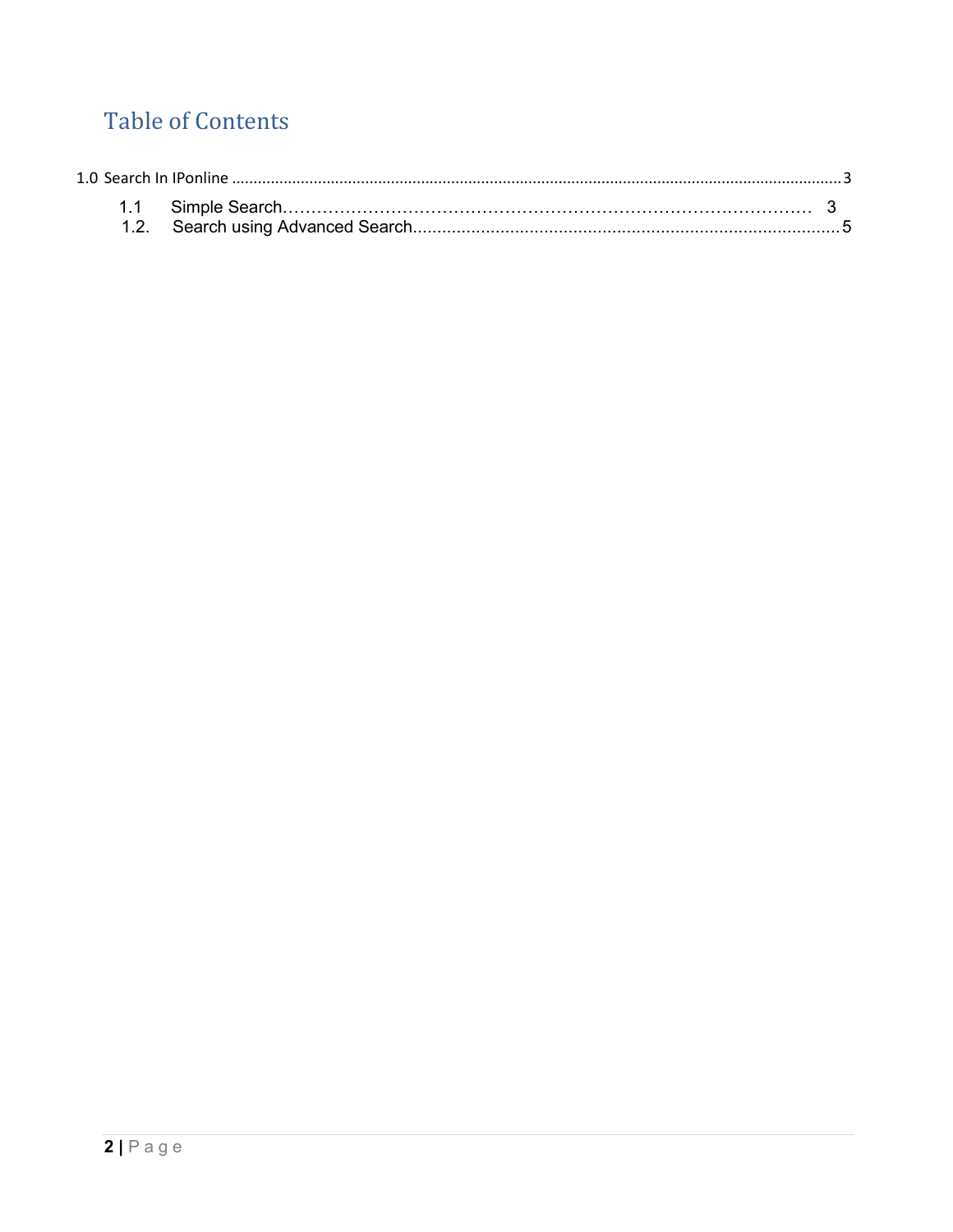## <span id="page-1-0"></span>1.0 Search In IPonline

## **1.1. Simple Search**



1.1.1 Click link "Search" in section Copyright Voluntary Notification.

|                                                                          |                                                                                           | Intellectual Property Corporation of Malaysia<br><b>ONLINE SEARCH AND FILING SYSTEM</b>                                                                                                                                                                                                                          |
|--------------------------------------------------------------------------|-------------------------------------------------------------------------------------------|------------------------------------------------------------------------------------------------------------------------------------------------------------------------------------------------------------------------------------------------------------------------------------------------------------------|
| MYIPO - 2.4.1.1 - PTOEXTAPP1-PRD                                         |                                                                                           |                                                                                                                                                                                                                                                                                                                  |
| $HOME$ >                                                                 |                                                                                           |                                                                                                                                                                                                                                                                                                                  |
| Enter your application number or denomination to perform a simple search | For a more advanced search select the link below and more criteria will be made available |                                                                                                                                                                                                                                                                                                                  |
| Search Criteria                                                          |                                                                                           | 1500 characters max.                                                                                                                                                                                                                                                                                             |
| <b>Application Number</b>                                                |                                                                                           | റ                                                                                                                                                                                                                                                                                                                |
| <b>Title of Work</b>                                                     |                                                                                           |                                                                                                                                                                                                                                                                                                                  |
|                                                                          | Clear   Advanced Search<br>Q Search                                                       |                                                                                                                                                                                                                                                                                                                  |
|                                                                          |                                                                                           | Get Report List                                                                                                                                                                                                                                                                                                  |
|                                                                          |                                                                                           | Unit 1-7, Aras Bawah, Tower B, Menara UOA Bangsar, No. 5, Jalan Bangsar Utama 1, 59000 Kuala Lumpur. Telephone / Fax: +603-2299 8400 / +603-2299 8989<br>www.myipo.gov.my . e-mail: pttechsupport@myipo.gov.my (Patent). tmtechsupport@myipo.gov.my (Trademark). idtechsupport@myipo.gov.my (Industrial Design). |
|                                                                          |                                                                                           | Usage   Privacy Statement   Copyright Notice   Security Policy © Copyright - The Official Portal of Intellectual Property Corporation of Malaysia                                                                                                                                                                |

1.1.2 Select to search using field Application number or Title of Work and click button search.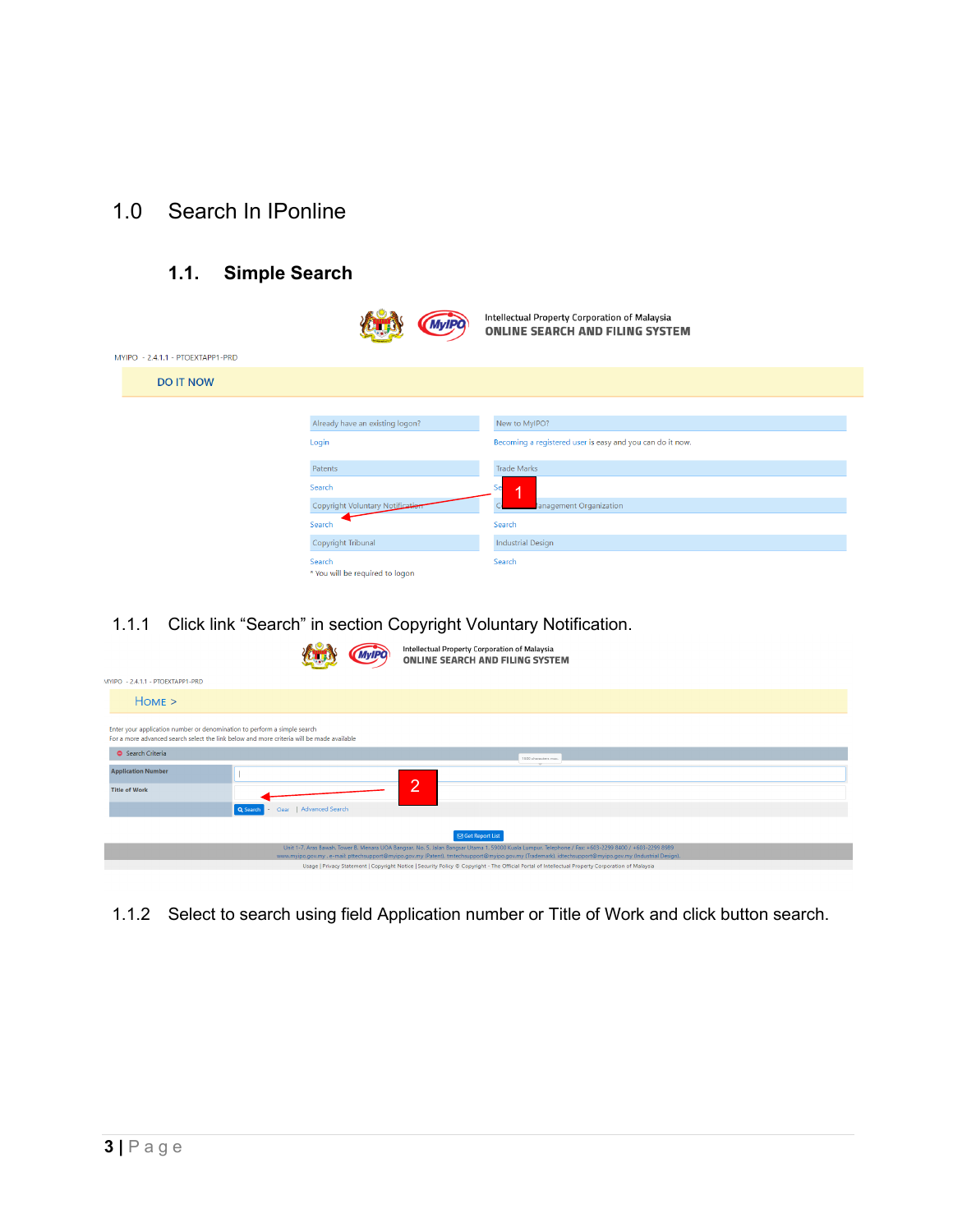|                                                                                                                                                                       |                       |                             | <b>«CMyIPO</b> | Intellectual Property Corporation of Malaysia<br>ONLINE SEARCH AND FILING SYSTEM |               |                      |                                 |                  |
|-----------------------------------------------------------------------------------------------------------------------------------------------------------------------|-----------------------|-----------------------------|----------------|----------------------------------------------------------------------------------|---------------|----------------------|---------------------------------|------------------|
| <b>JYIPO - 2.4.1.0 - PTOEXTAPP1-TEST</b>                                                                                                                              |                       |                             |                |                                                                                  |               |                      |                                 |                  |
| Home >                                                                                                                                                                |                       |                             |                |                                                                                  |               |                      |                                 |                  |
| Enter your application number or denomination to perform a simple search<br>For a more advanced search select the link below and more criteria will be made available |                       |                             |                |                                                                                  |               |                      |                                 |                  |
| Search Criteria                                                                                                                                                       |                       |                             |                |                                                                                  |               |                      |                                 |                  |
| <b>Application Number</b>                                                                                                                                             |                       |                             |                |                                                                                  |               |                      |                                 |                  |
| <b>Title of Work</b>                                                                                                                                                  | Upin                  |                             |                |                                                                                  |               |                      |                                 |                  |
|                                                                                                                                                                       | $Q$ Se                | Clear   Advanced Search     |                |                                                                                  |               |                      |                                 |                  |
| 3 CVN(s)                                                                                                                                                              |                       |                             |                |                                                                                  |               |                      |                                 |                  |
| <sup>-</sup> Application Number                                                                                                                                       | ≑ Notification Number | ≑ Title of Work             |                | ≑ Filing Date                                                                    | ≑ Expiry Date | # Application Status | $\div$ Owner                    | * Representative |
| □ 2> AR2012000010                                                                                                                                                     | CRAR00000001          | <b>UPIN &amp; IPIN</b>      |                | 20 Jun 2012                                                                      | 14 Mar 2063   | Registered           | LES' COPAQUE PRODUCTION SDN.BHD |                  |
| □ B-MC2018001925                                                                                                                                                      | CRMC00000196          | UPIN IPIN THE MOVIE TRAILER |                | 02 May 2018                                                                      | 26 Mar 2069   | Registered           | LES' COPAQUE PRODUCTION SDN BHD |                  |
| □ <b>E MC2019006659</b>                                                                                                                                               | CRMC00000259          | LAGU TEMA UPIN IPIN         |                | 15 Oct 2019                                                                      | 08 Nov 2069   | Registered           | AINON BINTI ARIFF               |                  |
| Select All - Select None                                                                                                                                              |                       | Show / Hide columns         |                |                                                                                  |               |                      |                                 |                  |

1.1.3 As displayed above, Result list appear using field Title of work.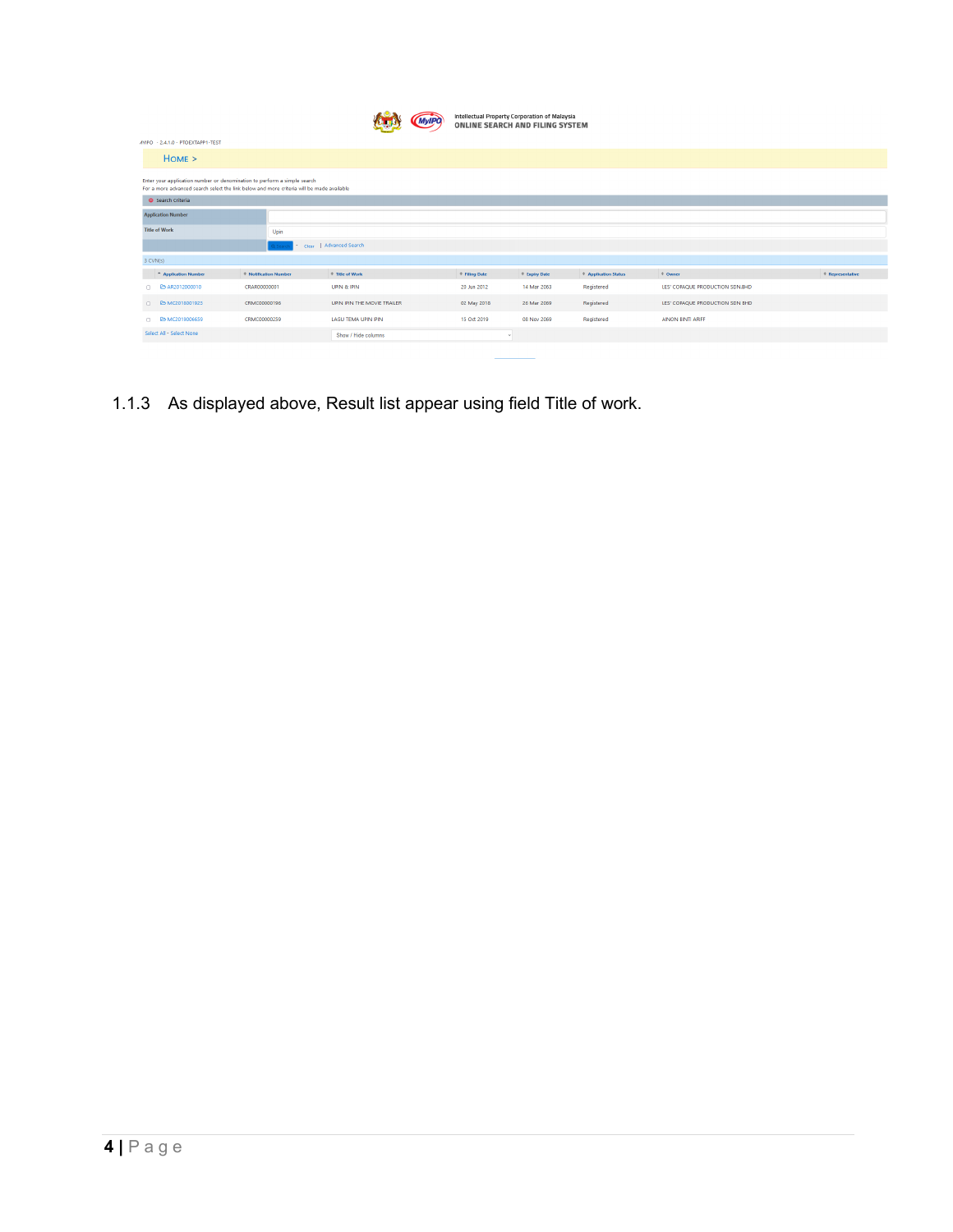## <span id="page-3-0"></span>**1.2. Search using Advanced Search**

|                                                                          |                                                                                                                                                                                                                                                                                                                  | Intellectual Property Corporation of Malaysia<br><b>ONLINE SEARCH AND FILING SYSTEM</b>                                                           |  |  |  |
|--------------------------------------------------------------------------|------------------------------------------------------------------------------------------------------------------------------------------------------------------------------------------------------------------------------------------------------------------------------------------------------------------|---------------------------------------------------------------------------------------------------------------------------------------------------|--|--|--|
| MYIPO - 2.4.1.1 - PTOEXTAPP1-PRD                                         |                                                                                                                                                                                                                                                                                                                  |                                                                                                                                                   |  |  |  |
| Home >                                                                   |                                                                                                                                                                                                                                                                                                                  |                                                                                                                                                   |  |  |  |
| Enter your application number or denomination to perform a simple search | For a more advanced search select the link below and more criteria will be made available                                                                                                                                                                                                                        |                                                                                                                                                   |  |  |  |
| Search Criteria                                                          |                                                                                                                                                                                                                                                                                                                  | 1500 characters max.                                                                                                                              |  |  |  |
| <b>Application Number</b>                                                |                                                                                                                                                                                                                                                                                                                  |                                                                                                                                                   |  |  |  |
| <b>Title of Work</b>                                                     |                                                                                                                                                                                                                                                                                                                  |                                                                                                                                                   |  |  |  |
|                                                                          | Advanced Search<br>Q Search<br>- Clear                                                                                                                                                                                                                                                                           |                                                                                                                                                   |  |  |  |
|                                                                          |                                                                                                                                                                                                                                                                                                                  | Get Report List                                                                                                                                   |  |  |  |
|                                                                          | Unit 1-7, Aras Bawah, Tower B. Menara UOA Bangsar, No. 5, Jalan Bangsar Utama 1, 59000 Kuala Lumpur. Telephone / Fax: +603-2299 8400 / +603-2299 8989<br>www.myipo.gov.my . e-mail: pttechsupport@myipo.gov.my (Patent). tmtechsupport@myipo.gov.my (Trademark). idtechsupport@myipo.gov.my (Industrial Design). |                                                                                                                                                   |  |  |  |
|                                                                          |                                                                                                                                                                                                                                                                                                                  | Usage   Privacy Statement   Copyright Notice   Security Policy © Copyright - The Official Portal of Intellectual Property Corporation of Malaysia |  |  |  |

1.2.1 Click Advanced search for more criteria searching.

|                                                                                                                                                                       |      |  | <b>MyIPO</b> | Intellectual Property Corporation of Malaysia<br><b>ONLINE SEARCH AND FILING SYSTEM</b> |                 |
|-----------------------------------------------------------------------------------------------------------------------------------------------------------------------|------|--|--------------|-----------------------------------------------------------------------------------------|-----------------|
| VIVIPO - 2.4.1.0 - PTOEXTAPP1-TEST                                                                                                                                    |      |  |              |                                                                                         |                 |
| HOME >                                                                                                                                                                |      |  |              |                                                                                         |                 |
| Enter your application number or denomination to perform a simple search<br>For a more advanced search select the link below and more criteria will be made available |      |  |              |                                                                                         |                 |
| Search Criteria                                                                                                                                                       |      |  |              |                                                                                         |                 |
| <b>Application Number</b>                                                                                                                                             |      |  |              |                                                                                         |                 |
| <b>Title of Work</b>                                                                                                                                                  |      |  |              |                                                                                         |                 |
| <b>Notification Number</b>                                                                                                                                            |      |  |              |                                                                                         |                 |
| <b>Submission Date</b>                                                                                                                                                | from |  |              | <b>Registration Date</b>                                                                | from            |
|                                                                                                                                                                       | to   |  |              |                                                                                         | to              |
|                                                                                                                                                                       |      |  |              |                                                                                         |                 |
| <b>Filing Date</b>                                                                                                                                                    | from |  |              | <b>Expiry Date</b>                                                                      | from            |
|                                                                                                                                                                       | to   |  |              |                                                                                         | to              |
|                                                                                                                                                                       |      |  |              |                                                                                         |                 |
| <b>Date of Legal Status</b>                                                                                                                                           | from |  |              | <b>Issue of Certificate Date</b>                                                        | from            |
|                                                                                                                                                                       | to   |  |              | to                                                                                      |                 |
| <b>Creation / Fixation Date</b>                                                                                                                                       | from |  |              | <b>First Publication Date</b>                                                           | from            |
|                                                                                                                                                                       |      |  |              |                                                                                         |                 |
|                                                                                                                                                                       | to   |  |              |                                                                                         | to              |
| <b>Agreement Date</b>                                                                                                                                                 | from |  |              |                                                                                         |                 |
|                                                                                                                                                                       |      |  |              |                                                                                         |                 |
|                                                                                                                                                                       | to   |  |              |                                                                                         |                 |
| <b>Agreement Start Date</b>                                                                                                                                           | from |  |              | <b>Agreement End Date</b>                                                               | from<br>x Close |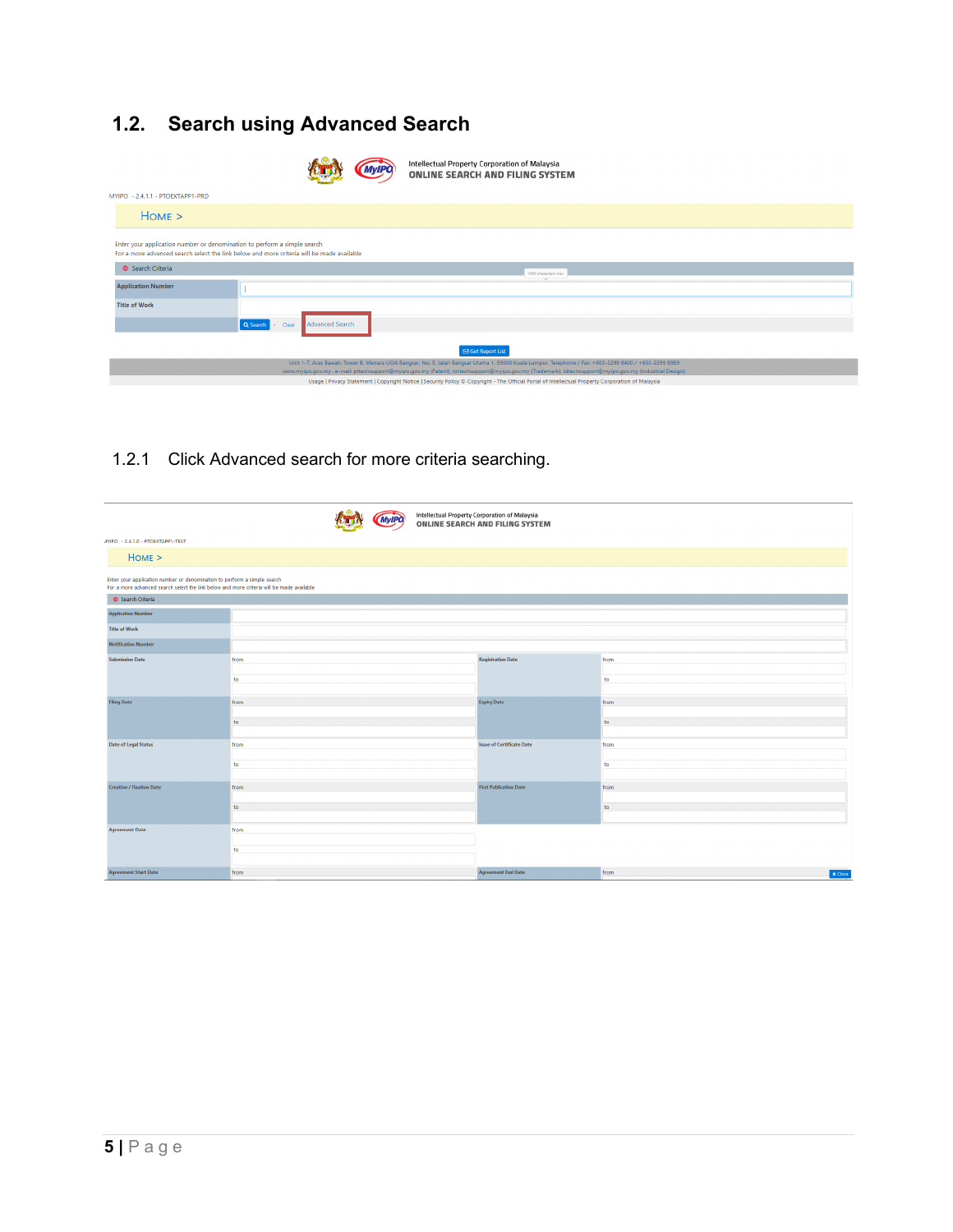1.2.2 For advanced search, more criteria field you can search like application number , title of work, notification number and more field.

| <b>Application Number</b>  |  |
|----------------------------|--|
| <b>Title of Work</b>       |  |
| <b>Notification Number</b> |  |

1.2.3 Also can search by section of date for example, submission date, registration date, filing date, expiry date, date of legal status, issue of certificate date, creation/fixation date, first publication date, agreement date, agreement start date and agreement end date.

| <b>Submission Date</b>          | from          | <b>Registration Date</b>         | from          |  |  |  |  |  |
|---------------------------------|---------------|----------------------------------|---------------|--|--|--|--|--|
|                                 |               |                                  |               |  |  |  |  |  |
|                                 | ${\sf to}$    |                                  | to            |  |  |  |  |  |
|                                 |               |                                  |               |  |  |  |  |  |
|                                 |               |                                  |               |  |  |  |  |  |
| <b>Filing Date</b>              | from          | <b>Expiry Date</b>               | from          |  |  |  |  |  |
|                                 |               |                                  |               |  |  |  |  |  |
|                                 | to            |                                  | to            |  |  |  |  |  |
|                                 |               |                                  |               |  |  |  |  |  |
|                                 |               |                                  |               |  |  |  |  |  |
| <b>Date of Legal Status</b>     | from          | <b>Issue of Certificate Date</b> | from          |  |  |  |  |  |
|                                 |               |                                  |               |  |  |  |  |  |
|                                 | to            |                                  | to            |  |  |  |  |  |
|                                 |               |                                  |               |  |  |  |  |  |
|                                 |               |                                  |               |  |  |  |  |  |
| <b>Creation / Fixation Date</b> | from          | <b>First Publication Date</b>    | from          |  |  |  |  |  |
|                                 |               |                                  |               |  |  |  |  |  |
|                                 | to            |                                  | to            |  |  |  |  |  |
|                                 |               |                                  |               |  |  |  |  |  |
|                                 |               |                                  |               |  |  |  |  |  |
| <b>Agreement Date</b>           | from          |                                  |               |  |  |  |  |  |
|                                 | to            |                                  |               |  |  |  |  |  |
|                                 |               |                                  |               |  |  |  |  |  |
| <b>Agreement Start Date</b>     | from          | <b>Agreement End Date</b>        | from          |  |  |  |  |  |
|                                 |               |                                  |               |  |  |  |  |  |
|                                 | $\mathsf{to}$ |                                  | $\mathsf{to}$ |  |  |  |  |  |
|                                 |               |                                  |               |  |  |  |  |  |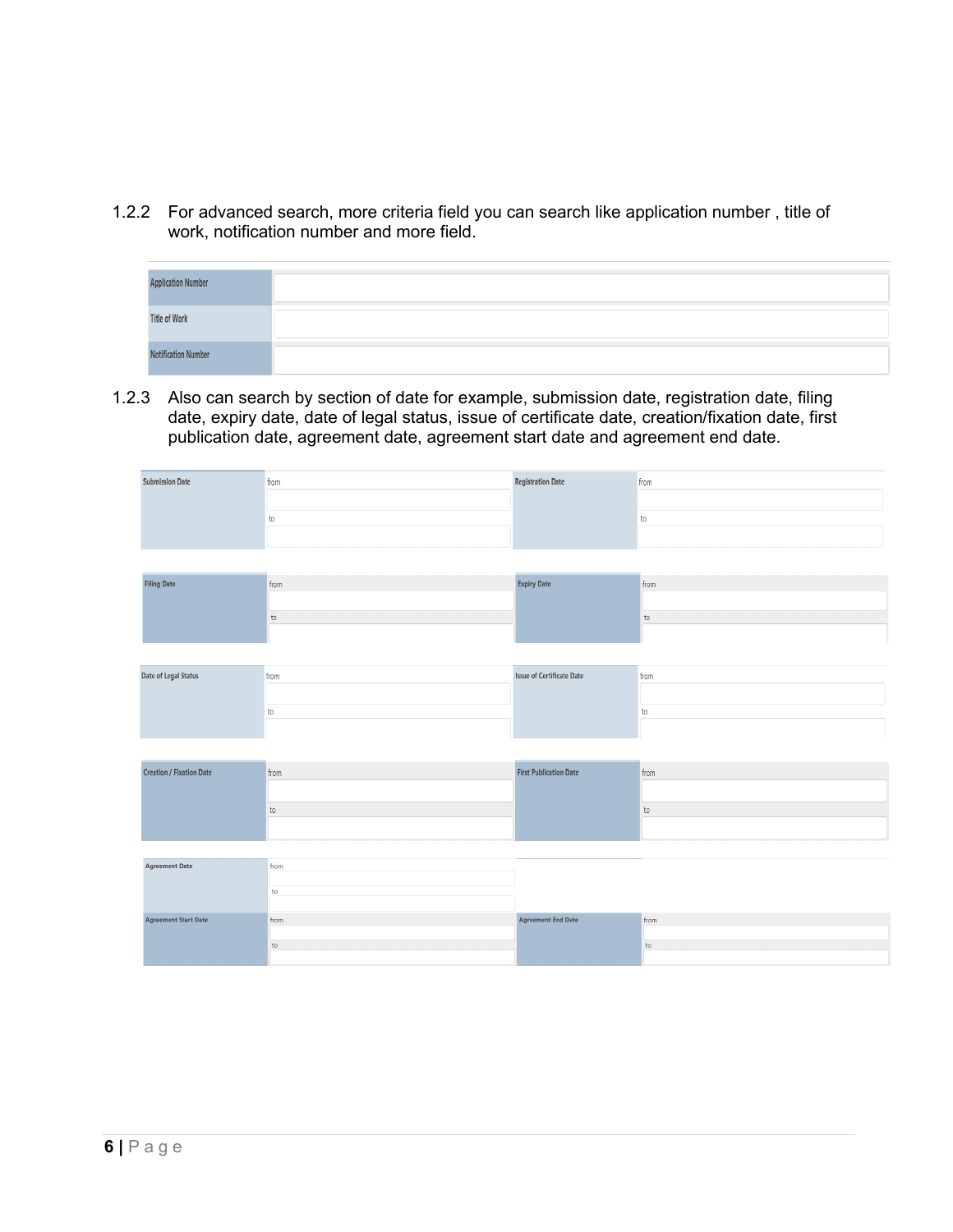1.2.4 Also can search by nature of work, category of work,type of application (Original/Derivative) and previous title (Derivative Work)

| <b>Nature of Work</b>                   | Not Defined ~                                                 |                                                        |              |
|-----------------------------------------|---------------------------------------------------------------|--------------------------------------------------------|--------------|
| <b>Category of Work</b>                 | ○ Not Defined                                                 | Type of Application (Original / Derivative) O Original |              |
|                                         | $\circ$ Artistic                                              |                                                        | O Derivative |
|                                         | ○ Broadcast                                                   |                                                        |              |
|                                         | $\circ$ Film                                                  |                                                        |              |
|                                         | $\circ$ Literary                                              |                                                        |              |
|                                         | O Musical                                                     |                                                        |              |
|                                         | ○ Sound Recording                                             |                                                        |              |
|                                         | $\circ$ Translation                                           |                                                        |              |
|                                         | O Adaptation                                                  |                                                        |              |
|                                         | $\circ$ Arrangement                                           |                                                        |              |
|                                         | O Collection of work or compilation of mere data (database)   |                                                        |              |
|                                         | $\circ$ Other transformations of works eligible for copyright |                                                        |              |
| <b>Previous Title (Derivative Work)</b> |                                                               |                                                        |              |

1.2.5 In addition, search also can using field case status, or you can search using by name of owner, author, representative, licensee and correspondent (Case Contact). For this field you must click button "Search" to search name, example name of owner.

| <b>Case Status</b>                  | Select   |          |          |
|-------------------------------------|----------|----------|----------|
| Owner                               | Q Search | Author   | Q Search |
| Representative                      | Q Search | Licensee | Q Search |
| <b>Correspondent (Case Contact)</b> | Q Search |          |          |

1.2.6 When button search been clicked, you can fill in the specific search criteria. Adviced your search start with " and end with " for accurate result. Then click on button search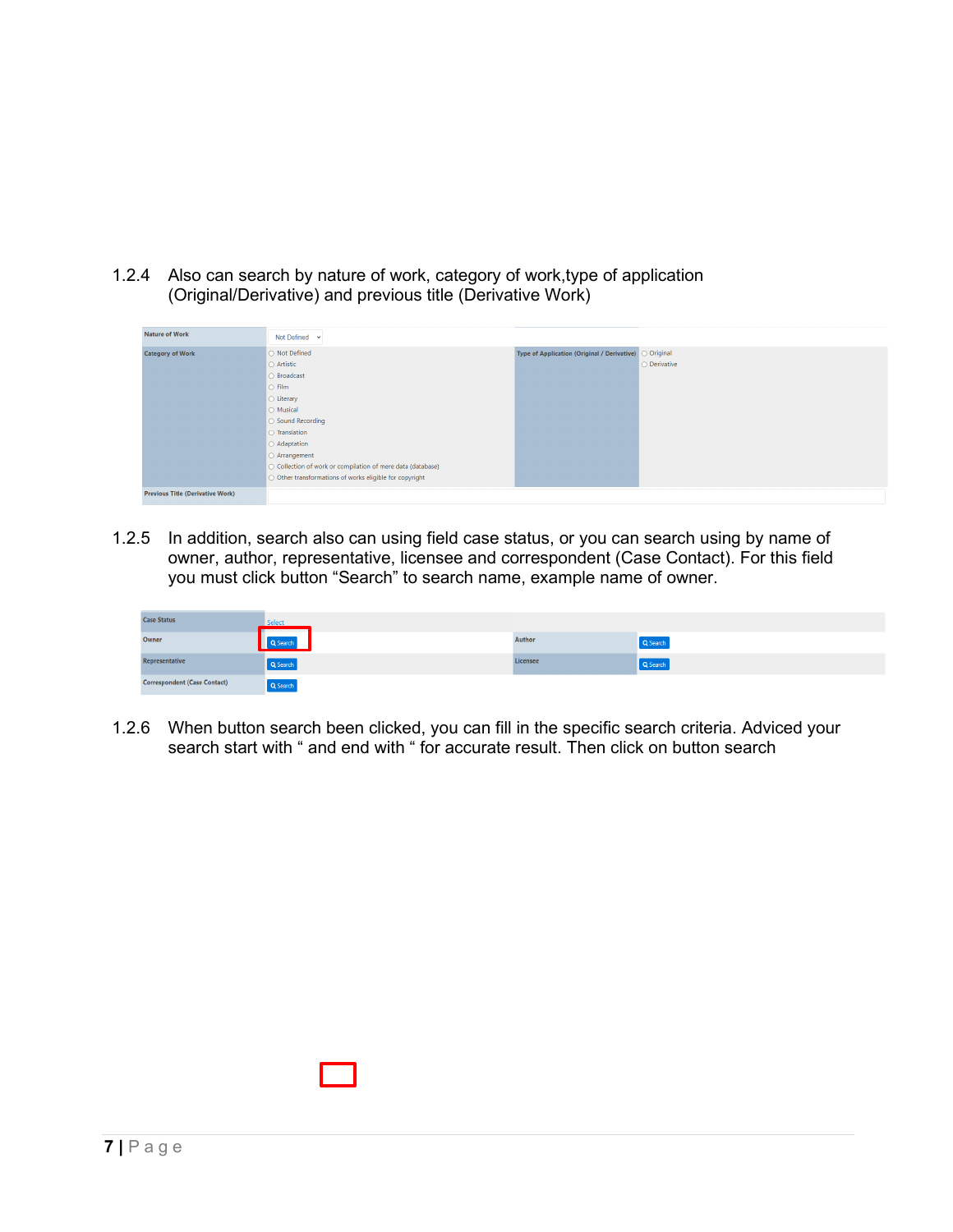| <b><i><u><u>ALLAS A</u></u></i></b><br><b>Service</b> Committee Committee |                                                                                                                                                                                                                                                                                                                  |                |                                                             |  |  |  |
|---------------------------------------------------------------------------|------------------------------------------------------------------------------------------------------------------------------------------------------------------------------------------------------------------------------------------------------------------------------------------------------------------|----------------|-------------------------------------------------------------|--|--|--|
| HOME > SEARCH INDIVIDUAL/COMPANY                                          |                                                                                                                                                                                                                                                                                                                  |                |                                                             |  |  |  |
| CustomerHelpText                                                          |                                                                                                                                                                                                                                                                                                                  |                |                                                             |  |  |  |
| Use the form below to search for clients.                                 |                                                                                                                                                                                                                                                                                                                  |                |                                                             |  |  |  |
|                                                                           | Should you want to edit your own client, tick the checkbox "Individual/Company linked to myself".                                                                                                                                                                                                                |                |                                                             |  |  |  |
| G Search                                                                  |                                                                                                                                                                                                                                                                                                                  |                |                                                             |  |  |  |
| <b>Customer type</b>                                                      | No selection $\rightarrow$                                                                                                                                                                                                                                                                                       | Name           | "universiti islam"                                          |  |  |  |
| <b>Type of ID</b>                                                         | No selection $\rightarrow$                                                                                                                                                                                                                                                                                       | <b>Id</b>      |                                                             |  |  |  |
| <b>Agent Number</b>                                                       |                                                                                                                                                                                                                                                                                                                  |                |                                                             |  |  |  |
| Phone                                                                     |                                                                                                                                                                                                                                                                                                                  | <b>Mobile</b>  |                                                             |  |  |  |
| Email                                                                     |                                                                                                                                                                                                                                                                                                                  | <b>Address</b> |                                                             |  |  |  |
| <b>Post Code</b>                                                          |                                                                                                                                                                                                                                                                                                                  | Country        | No selection $\sim$                                         |  |  |  |
| <b>State</b>                                                              | No selection $\rightarrow$                                                                                                                                                                                                                                                                                       | Town           | No selection $\rightarrow$                                  |  |  |  |
| <b>Type of Profile</b>                                                    | No selection $\rightarrow$                                                                                                                                                                                                                                                                                       | Nationality    | No selection $\rightarrow$                                  |  |  |  |
| <b>Death Date</b>                                                         | from                                                                                                                                                                                                                                                                                                             |                |                                                             |  |  |  |
|                                                                           | to                                                                                                                                                                                                                                                                                                               |                |                                                             |  |  |  |
|                                                                           |                                                                                                                                                                                                                                                                                                                  |                |                                                             |  |  |  |
| <b>Bumiputra</b>                                                          | O Yes O No                                                                                                                                                                                                                                                                                                       |                |                                                             |  |  |  |
| Individual/Company linked to myself                                       | п.                                                                                                                                                                                                                                                                                                               |                |                                                             |  |  |  |
|                                                                           | Q Search - Clear                                                                                                                                                                                                                                                                                                 |                |                                                             |  |  |  |
|                                                                           | Unit 1-7, Aras Bawah, Tower B, Menara UOA Bangsar, No. 5, Jalan Bangsar Utama 1, 59000 Kuala Lumpur. Telephone / Fax: +603-2299 8400 / +603-2299 8989<br>www.myipo.gov.my . e-mail: pttechsupport@myipo.gov.my (Patent), tmtechsupport@myipo.gov.my (Trademark), idtechsupport@myipo.gov.my (Industrial Design). |                |                                                             |  |  |  |
|                                                                           | Usage   Privacy Statement   Copyright Notice   Security Policy @ Copyright - The Official Portal of Intellectual Property Corporation of Malaysia                                                                                                                                                                |                | $\blacktriangleright$ Select<br>$\boldsymbol{\times}$ Close |  |  |  |

1.2.7 You can select the related result by clicking the checkbox on your left side then click Select button.

| Use the form below to search for clients.                                                         |                                            |                                                     |                         |                                                                                                           |             |                                                                                        |                    |  |
|---------------------------------------------------------------------------------------------------|--------------------------------------------|-----------------------------------------------------|-------------------------|-----------------------------------------------------------------------------------------------------------|-------------|----------------------------------------------------------------------------------------|--------------------|--|
| Should you want to edit your own client, tick the checkbox "Individual/Company linked to myself". |                                            |                                                     |                         |                                                                                                           |             |                                                                                        |                    |  |
| G Search                                                                                          |                                            |                                                     |                         |                                                                                                           |             |                                                                                        |                    |  |
| Name<br><b>Customer type</b><br>No selection $\sim$                                               |                                            |                                                     |                         |                                                                                                           |             |                                                                                        | "universiti islam" |  |
| <b>Id</b><br>Type of ID<br>$\checkmark$<br>No selection                                           |                                            |                                                     |                         |                                                                                                           |             |                                                                                        |                    |  |
| <b>Agent Number</b>                                                                               |                                            |                                                     |                         |                                                                                                           |             |                                                                                        |                    |  |
| Phone                                                                                             |                                            |                                                     |                         |                                                                                                           |             | Mobile                                                                                 |                    |  |
| Email                                                                                             |                                            |                                                     |                         |                                                                                                           | Address     |                                                                                        |                    |  |
| <b>Post Code</b>                                                                                  |                                            |                                                     |                         |                                                                                                           | Country     | No selection<br>$\checkmark$                                                           |                    |  |
| State<br>No selection $\sim$<br><b>Type of Profile</b><br>No selection $\sim$                     |                                            |                                                     |                         |                                                                                                           | Town        | No selection $\sim$                                                                    |                    |  |
|                                                                                                   |                                            |                                                     |                         |                                                                                                           | Nationality | No selection<br>$\checkmark$                                                           |                    |  |
| <b>Death Date</b>                                                                                 |                                            | from                                                |                         |                                                                                                           |             |                                                                                        |                    |  |
|                                                                                                   |                                            | to                                                  |                         |                                                                                                           |             |                                                                                        |                    |  |
|                                                                                                   |                                            |                                                     |                         |                                                                                                           |             |                                                                                        |                    |  |
| Bumiputra                                                                                         |                                            | ⊙ Yes ⊙ No                                          |                         |                                                                                                           |             |                                                                                        |                    |  |
| Individual/Company linked to myself                                                               |                                            |                                                     |                         |                                                                                                           |             |                                                                                        |                    |  |
|                                                                                                   |                                            | Q Search - Clear                                    |                         |                                                                                                           |             |                                                                                        |                    |  |
| 23 Individual(s)/Company(ies)                                                                     |                                            |                                                     |                         |                                                                                                           |             |                                                                                        |                    |  |
| $\Leftrightarrow$ Customer ID                                                                     | $\Leftrightarrow$ 1d $\qquad$ $\cong$ Name |                                                     |                         | # Agent Number                                                                                            |             | Address(es)                                                                            |                    |  |
| $\Box$ 4067382                                                                                    |                                            | KOLEJ UNIVERSITI ISLAM ANTARABANGSA SELANGOR (KUIS) |                         |                                                                                                           |             | KOLEJ UNIVERSITI ISLAM ANTARABANGSA SELANGOR BANDAR SERI PUTRA 43000 KAJANG Johor (MY) |                    |  |
| $\Box$ 4111354                                                                                    |                                            | KOLEJ UNIVERSITI ISLAM ANTARABANGSA SELANGOR (KUIS) |                         |                                                                                                           |             | KOLEJ UNIVERSITI ISLAM ANTARABANGSA SELANGOR Kajang 43000 Selangor (MY)                |                    |  |
| <b>Case Status</b>                                                                                |                                            | Select                                              |                         |                                                                                                           |             |                                                                                        |                    |  |
| Owner                                                                                             |                                            | $\oplus$ Id $\oplus$ Name                           | $\Leftrightarrow$ Agent | Address(es)                                                                                               |             | Author                                                                                 | Q Search           |  |
|                                                                                                   |                                            | <b>UNIVERSITI ISLAM</b><br>ANTARABANGSA<br>MALAYSIA |                         | DEPARTMENT OF MECHANICAL ENGINEERING,<br>KULLIYYAH OF ENGINEERING, P.O. BOX 10 50728<br>Kuala Lumpur (MY) | Remove<br>官 |                                                                                        |                    |  |
|                                                                                                   |                                            | Show / Hide column $\sim$                           |                         |                                                                                                           |             |                                                                                        |                    |  |
| Q Search                                                                                          |                                            |                                                     |                         |                                                                                                           |             |                                                                                        |                    |  |
| Representative                                                                                    |                                            | Q Search                                            |                         |                                                                                                           |             | Licensee                                                                               | Q Search           |  |
| Correspondent (Case Contact)                                                                      |                                            | <b>M</b> 2006 CL                                    |                         |                                                                                                           |             |                                                                                        |                    |  |
| $8   P \n  a \n  g \n  e$                                                                         |                                            |                                                     |                         |                                                                                                           |             |                                                                                        |                    |  |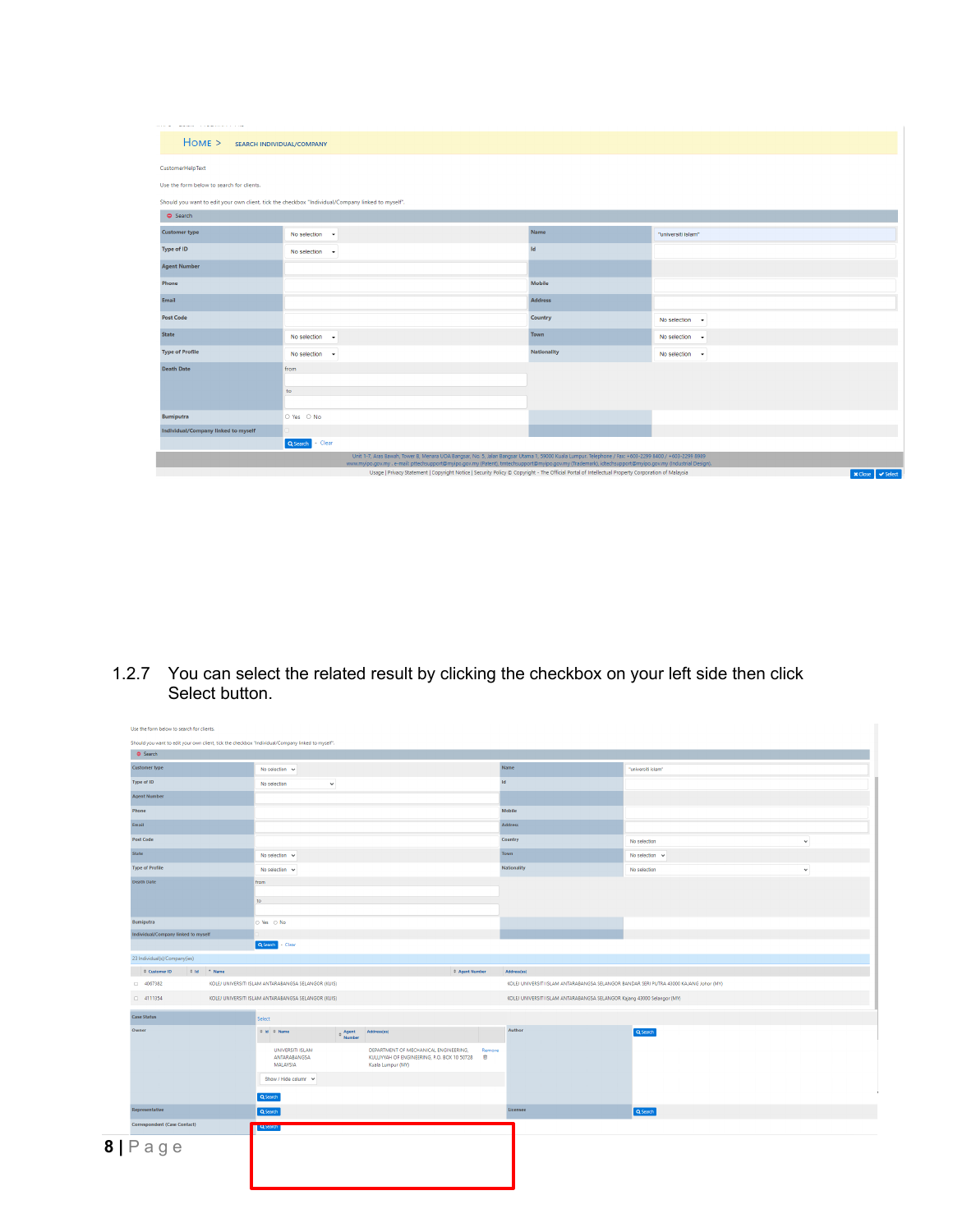1.2.8 Another field for advanced search, you also can search by field client reference, translation, transliteration, language, compilation year and country of publication.

| <b>Client Reference</b>       |                                         |
|-------------------------------|-----------------------------------------|
| Translation                   |                                         |
| Transliteration               |                                         |
| Language                      | English -                               |
| <b>Compilation Year</b>       | 2021                                    |
| <b>Country of Publication</b> | <b>Atalansis —</b>                      |
|                               | <b>Q Search</b> - Clear   Simple Search |
|                               | <b>CONTRACTOR</b>                       |

1.2.9 After that, Click button "Search", Result will appear after click button search, as displayed result list appear below.

| <b>Transliteration</b>                                                                                                                                                                                                                                                                                                         |                              |                              |                                                                         |                      |                                                     |                                                                        |                  |  |
|--------------------------------------------------------------------------------------------------------------------------------------------------------------------------------------------------------------------------------------------------------------------------------------------------------------------------------|------------------------------|------------------------------|-------------------------------------------------------------------------|----------------------|-----------------------------------------------------|------------------------------------------------------------------------|------------------|--|
| Language                                                                                                                                                                                                                                                                                                                       |                              | No selection ~               |                                                                         |                      |                                                     |                                                                        |                  |  |
| <b>Compilation Year</b>                                                                                                                                                                                                                                                                                                        |                              |                              |                                                                         |                      |                                                     |                                                                        |                  |  |
| <b>Country of Publication</b>                                                                                                                                                                                                                                                                                                  |                              | No selection<br>$\checkmark$ |                                                                         |                      |                                                     |                                                                        |                  |  |
|                                                                                                                                                                                                                                                                                                                                |                              | Clear   Simple Search        |                                                                         |                      |                                                     |                                                                        |                  |  |
| 13 CVN(s)                                                                                                                                                                                                                                                                                                                      |                              |                              |                                                                         |                      |                                                     |                                                                        |                  |  |
| - Application Number                                                                                                                                                                                                                                                                                                           | <b>C</b> Notification Number | <b>↓ Title of Work</b>       | ≑ Filing Date                                                           | <b>↓ Expiry Date</b> | <sup><math>\diamond</math></sup> Application Status | ⊕ Owner                                                                | ● Representative |  |
| □ <b>B AR2021E00135</b>                                                                                                                                                                                                                                                                                                        |                              | $\mathbf{1}$                 | 13 Sep 2021                                                             |                      | <b>New Application</b>                              | 96 Express Mart Sdn. Bhd.                                              |                  |  |
| D B AR2021E00140                                                                                                                                                                                                                                                                                                               |                              | yuh                          | 15 Sep 2021                                                             |                      | <b>New Application</b>                              | ABC yus                                                                |                  |  |
| D B AR2021E00144                                                                                                                                                                                                                                                                                                               |                              | 心爱                           | 30 Sep 2021                                                             |                      | <b>New Application</b>                              | Rashdan bin Baba                                                       |                  |  |
| □ <b>2&gt; AR2021M00143</b>                                                                                                                                                                                                                                                                                                    |                              | cd                           | 28 Sep 2021                                                             |                      | Submitted                                           | COFFEE-TEST FOOD (M) SDN. BHD.                                         |                  |  |
| □ <b>B</b> DV2021E00138                                                                                                                                                                                                                                                                                                        |                              | test                         | 15 Sep 2021                                                             |                      | <b>New Application</b>                              | Mohd BadrulHazim, comPANY us Hazim, comPANY us Hazim, Mohd Badrulhazim |                  |  |
| D B-FM2021E00141                                                                                                                                                                                                                                                                                                               |                              | test                         | 21 Sep 2021                                                             |                      | <b>New Application</b>                              | 96 Express Mart Sdn. Bhd.                                              |                  |  |
| D B FM2021W00134                                                                                                                                                                                                                                                                                                               |                              | <b>Test Work Demo</b>        | 10 Sep 2021                                                             |                      | Submitted                                           | MOHD BADRULHASWAN B BESAR                                              |                  |  |
| D B LY2021E00133                                                                                                                                                                                                                                                                                                               |                              | Minah                        | 04 Aug 2021                                                             |                      | <b>New Application</b>                              | POLITEKNIK IBRAHIM SULTAN                                              |                  |  |
| D B LY2021E00136                                                                                                                                                                                                                                                                                                               |                              | Test CR1/cr2                 | 14 Sep 2021                                                             |                      | <b>New Application</b>                              | Mohd BadrulHazim                                                       |                  |  |
| D <b>B</b> LY2021E00137                                                                                                                                                                                                                                                                                                        |                              | testttt                      | 15 Sep 2021                                                             |                      | <b>New Application</b>                              | Agent Hazim, Mohd BadrulHazim, comPANY us Hazim, comPANY us Hazim      |                  |  |
| D B LY2021E00139                                                                                                                                                                                                                                                                                                               |                              | tEST work                    | 15 Sep 2021                                                             |                      | <b>New Application</b>                              | Mohd BadrulHazim                                                       |                  |  |
| □ B-LY2021E00142                                                                                                                                                                                                                                                                                                               |                              | test                         | 21 Sep 2021                                                             |                      | <b>New Application</b>                              | Mohd BadrulHazim                                                       |                  |  |
| □ B-LY2021E00145                                                                                                                                                                                                                                                                                                               |                              | Test CR                      | 30 Sep 2021                                                             |                      | Incomplete                                          | Mohd BadrulHazim                                                       |                  |  |
| <b>Select All - Select None</b>                                                                                                                                                                                                                                                                                                |                              | Items per page:              | $50 - 4$                                                                |                      | Show / Hide columns                                 | $\vee$                                                                 |                  |  |
|                                                                                                                                                                                                                                                                                                                                |                              |                              |                                                                         |                      |                                                     |                                                                        |                  |  |
|                                                                                                                                                                                                                                                                                                                                |                              |                              | Unit 1-7, Aras Bawah, Tower B, Menara UOA Bangsar, No. 5, Jalan Dangsar |                      | Get Report List                                     | Roala Lumpur. Telephone / Fax: +603-2299 8400 / +603-2299 8989         |                  |  |
| www.myipo.gov.my . e-mail: pttechsupport@myipo.gov.my (Patent), tmtechsupport@myipo.gov.my (Trademark), idtechsupport@myipo.gov.my (Industrial Design).<br>Usage   Privacy Statement   Copyright Notice   Security Policy @ Copyright - The Official Portal of Intellectual Property Corporation of Malaysia<br><b>x</b> Close |                              |                              |                                                                         |                      |                                                     |                                                                        |                  |  |
|                                                                                                                                                                                                                                                                                                                                |                              |                              |                                                                         |                      |                                                     |                                                                        |                  |  |